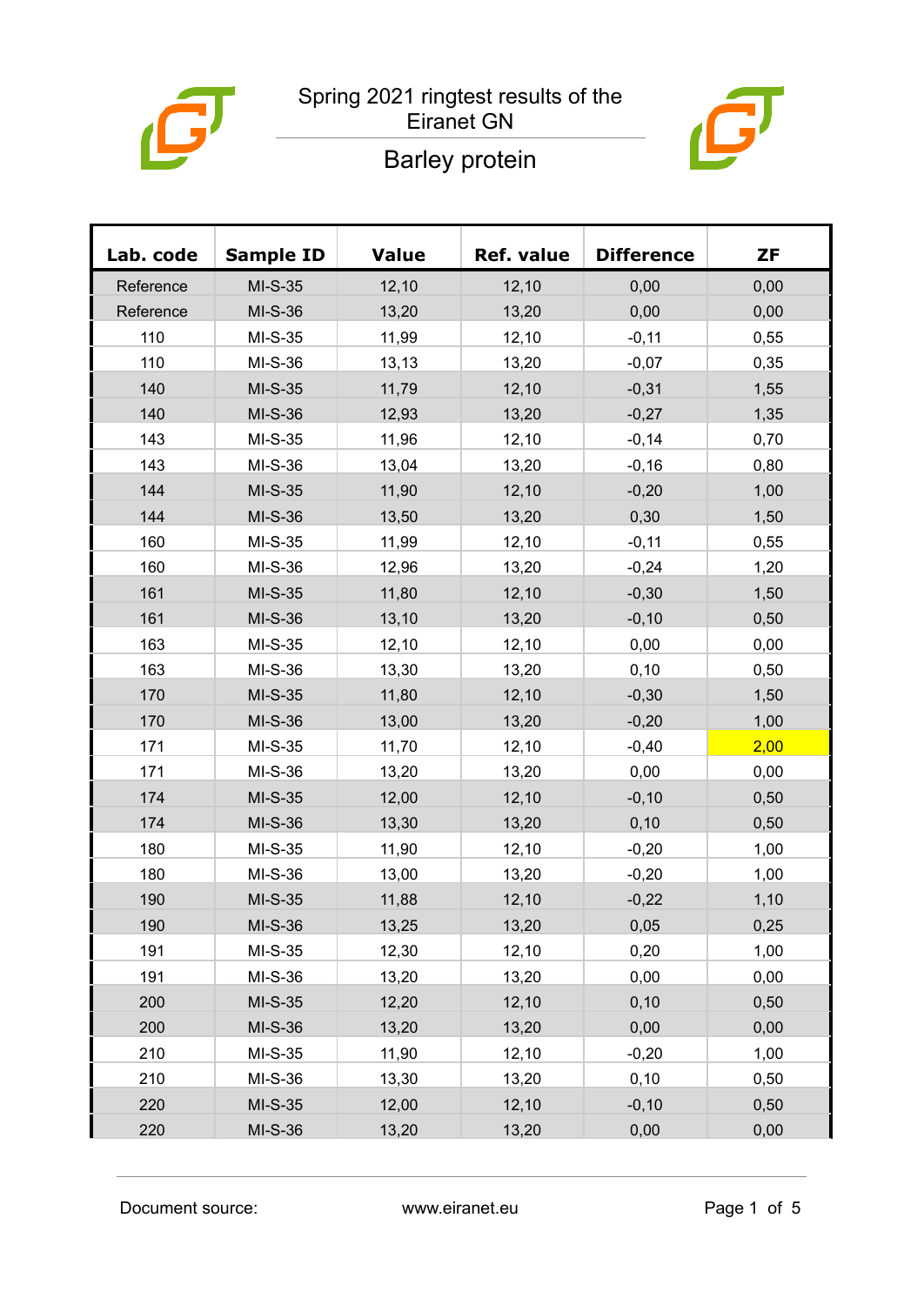

## Spring 2021 ringtest results of the Eiranet GN

# Barley protein

| 221 | $MI-S-35$ | 11,70 | 12,10 | $-0,40$  | 2,00 |
|-----|-----------|-------|-------|----------|------|
| 221 | MI-S-36   | 13,20 | 13,20 | 0,00     | 0,00 |
| 222 | $MI-S-35$ | 12,20 | 12,10 | 0,10     | 0,50 |
| 222 | MI-S-36   | 13,30 | 13,20 | 0, 10    | 0,50 |
| 230 | $MI-S-35$ | 11,60 | 12,10 | $-0,50$  | 2,50 |
| 230 | MI-S-36   | 13,10 | 13,20 | $-0,10$  | 0,50 |
| 251 | MI-S-35   | 12,20 | 12,10 | 0,10     | 0,50 |
| 251 | MI-S-36   | 13,20 | 13,20 | 0,00     | 0,00 |
| 253 | MI-S-35   | 11,50 | 12,10 | $-0,60$  | 3,00 |
| 253 | MI-S-36   | 12,70 | 13,20 | $-0,50$  | 2,50 |
| 254 | $MI-S-35$ | 12,10 | 12,10 | 0,00     | 0,00 |
| 254 | MI-S-36   | 12,60 | 13,20 | $-0,60$  | 3,00 |
| 255 | $MI-S-35$ | 12,20 | 12,10 | 0, 10    | 0,50 |
| 255 | MI-S-36   | 13,30 | 13,20 | 0, 10    | 0,50 |
| 256 | MI-S-35   | 11,80 | 12,10 | $-0,30$  | 1,50 |
| 256 | MI-S-36   | 12,80 | 13,20 | $-0,40$  | 2,00 |
| 257 | $MI-S-35$ | 11,90 | 12,10 | $-0,20$  | 1,00 |
| 257 | MI-S-36   | 13,30 | 13,20 | 0, 10    | 0,50 |
| 258 | $MI-S-35$ | 12,00 | 12,10 | $-0, 10$ | 0,50 |
| 258 | MI-S-36   | 13,00 | 13,20 | $-0,20$  | 1,00 |
| 261 | $MI-S-35$ | 11,72 | 12,10 | $-0,38$  | 1,90 |
| 261 | MI-S-36   | 13,09 | 13,20 | $-0,11$  | 0,55 |
| 270 | $MI-S-35$ | 12,10 | 12,10 | 0,00     | 0,00 |
| 270 | MI-S-36   | 13,10 | 13,20 | $-0,10$  | 0,50 |
| 271 | $MI-S-35$ | 11,90 | 12,10 | $-0,20$  | 1,00 |
| 271 | MI-S-36   | 13,40 | 13,20 | 0,20     | 1,00 |
| 272 | MI-S-35   | 12,10 | 12,10 | 0,00     | 0,00 |
| 272 | MI-S-36   | 13,30 | 13,20 | 0, 10    | 0,50 |
| 273 | $MI-S-35$ | 11,97 | 12,10 | $-0, 13$ | 0,65 |
| 273 | MI-S-36   | 13,19 | 13,20 | $-0,01$  | 0,05 |
| 274 | MI-S-35   | 12,05 | 12,10 | $-0,05$  | 0,25 |
| 274 | MI-S-36   | 13,34 | 13,20 | 0,14     | 0,70 |
| 280 | $MI-S-35$ | 11,70 | 12,10 | $-0,40$  | 2,00 |
| 280 | MI-S-36   | 12,90 | 13,20 | $-0,30$  | 1,50 |
| 282 | $MI-S-35$ | 11,90 | 12,10 | $-0,20$  | 1,00 |
| 282 | MI-S-36   | 13,20 | 13,20 | 0,00     | 0,00 |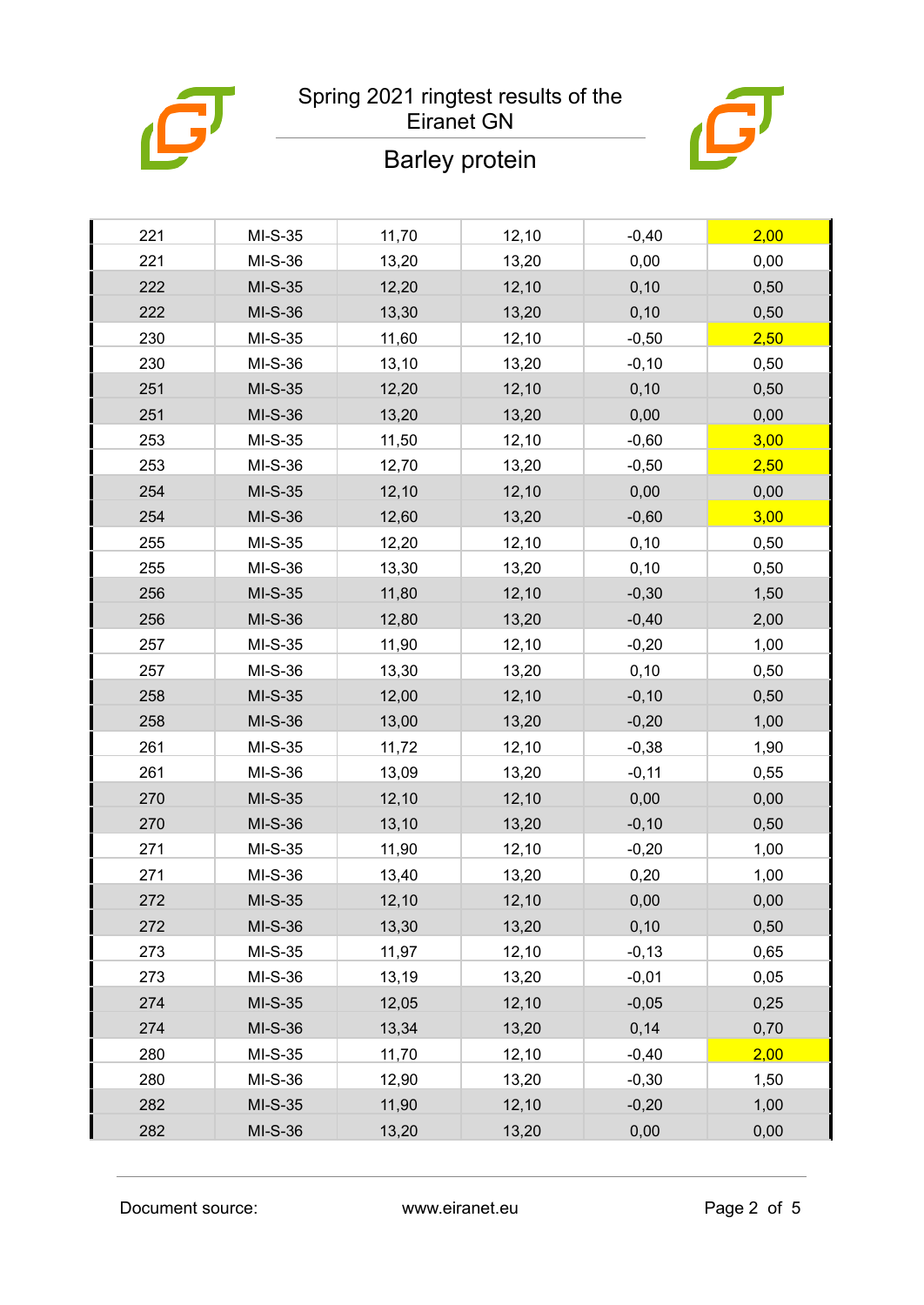

# Spring 2021 ringtest results of the



## Eiranet GN

# Barley protein

| 283 | MI-S-35   | 11,60 | 12,10 | $-0,50$ | 2,50 |
|-----|-----------|-------|-------|---------|------|
| 283 | MI-S-36   | 13,00 | 13,20 | $-0,20$ | 1,00 |
| 284 | MI-S-35   | 12,00 | 12,10 | $-0,10$ | 0,50 |
| 284 | MI-S-36   | 12,90 | 13,20 | $-0,30$ | 1,50 |
| 290 | $MI-S-35$ | 11,80 | 12,10 | $-0,30$ | 1,50 |
| 290 | MI-S-36   | 13,10 | 13,20 | $-0,10$ | 0,50 |
| 291 | MI-S-35   | 12,03 | 12,10 | $-0,07$ | 0,35 |
| 291 | MI-S-36   | 13,18 | 13,20 | $-0,02$ | 0,10 |
| 293 | $MI-S-35$ | 12,20 | 12,10 | 0, 10   | 0,50 |
| 293 | MI-S-36   | 13,40 | 13,20 | 0,20    | 1,00 |
| 300 | MI-S-35   | 12,10 | 12,10 | 0,00    | 0,00 |
| 300 | MI-S-36   | 13,20 | 13,20 | 0,00    | 0,00 |
| 310 | $MI-S-35$ | 12,00 | 12,10 | $-0,10$ | 0,50 |
| 310 | MI-S-36   | 13,00 | 13,20 | $-0,20$ | 1,00 |
| 322 | MI-S-35   | 12,10 | 12,10 | 0,00    | 0,00 |
| 322 | MI-S-36   | 13,20 | 13,20 | 0,00    | 0,00 |
| 330 | $MI-S-35$ | 11,90 | 12,10 | $-0,20$ | 1,00 |
| 330 | MI-S-36   | 13,30 | 13,20 | 0,10    | 0,50 |
| 331 | MI-S-35   | 11,90 | 12,10 | $-0,20$ | 1,00 |
| 331 | MI-S-36   | 13,00 | 13,20 | $-0,20$ | 1,00 |
| 340 | $MI-S-35$ | 12,22 | 12,10 | 0,12    | 0,60 |
| 340 | MI-S-36   | 13,04 | 13,20 | $-0,16$ | 0,80 |
| 371 | MI-S-35   | 12,10 | 12,10 | 0,00    | 0,00 |
| 371 | MI-S-36   | 13,20 | 13,20 | 0,00    | 0,00 |
| 380 | $MI-S-35$ | 11,60 | 12,10 | $-0,50$ | 2,50 |
| 380 | MI-S-36   | 12,70 | 13,20 | $-0,50$ | 2,50 |
| 382 | MI-S-35   | 11,90 | 12,10 | $-0,20$ | 1,00 |
| 382 | MI-S-36   | 13,20 | 13,20 | 0,00    | 0,00 |
| 400 | $MI-S-35$ | 12,16 | 12,10 | 0,06    | 0,30 |
| 400 | MI-S-36   | 13,24 | 13,20 | 0,04    | 0,20 |
| 405 | $MI-S-35$ | 11,63 | 12,10 | $-0,47$ | 2,35 |
| 405 | MI-S-36   | 12,82 | 13,20 | $-0,38$ | 1,90 |
| 430 | $MI-S-35$ | 12,05 | 12,10 | $-0,05$ | 0,25 |
| 430 | MI-S-36   | 12,89 | 13,20 | $-0,31$ | 1,55 |
| 440 | $MI-S-35$ | 11,90 | 12,10 | $-0,20$ | 1,00 |
| 440 | MI-S-36   | 13,20 | 13,20 | 0,00    | 0,00 |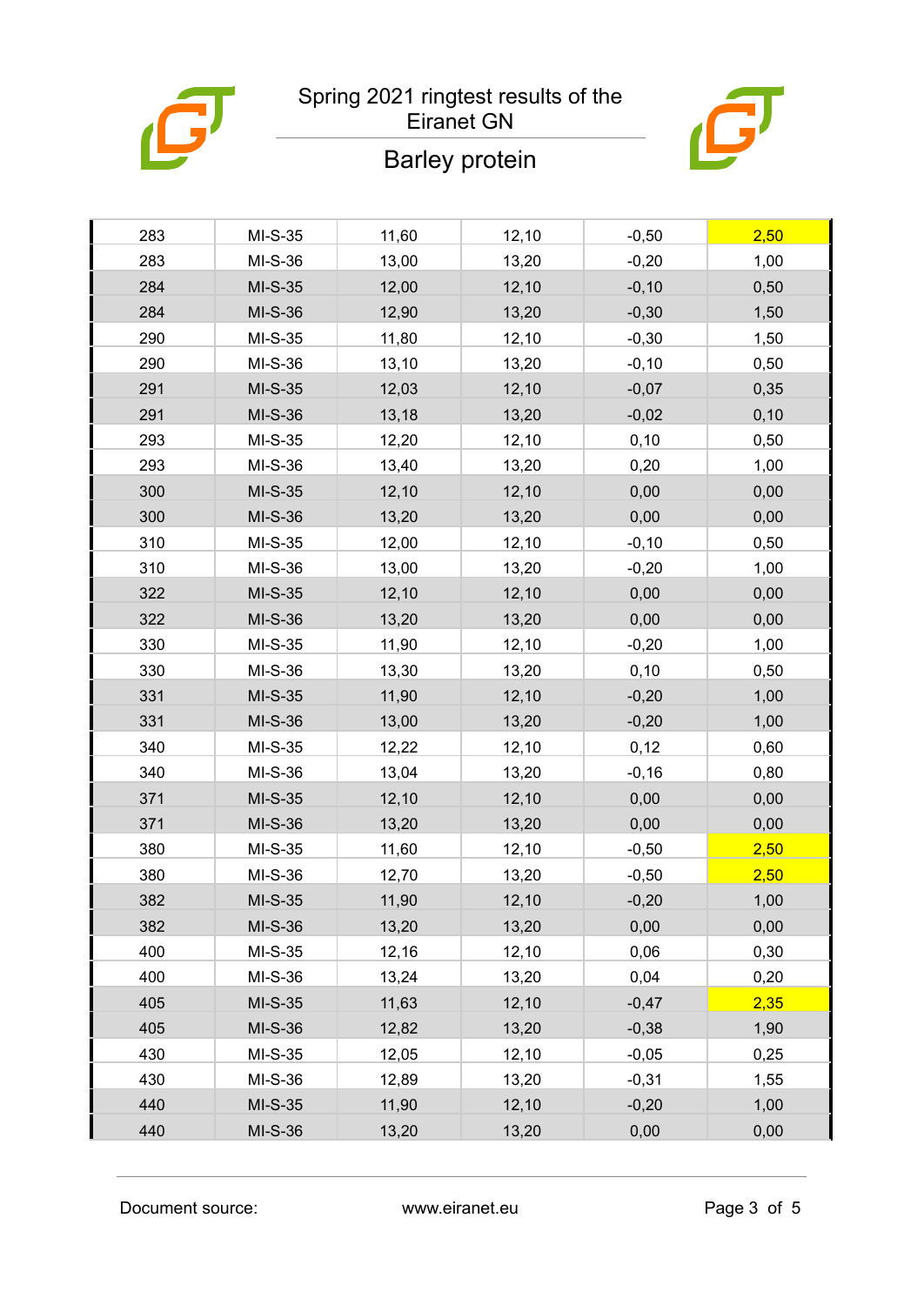

## Spring 2021 ringtest results of the Eiranet GN

# ð

# Barley protein

| 450 | $MI-S-35$ | 11,92 | 12,10 | $-0,18$  | 0,90 |
|-----|-----------|-------|-------|----------|------|
| 450 | MI-S-36   | 13,08 | 13,20 | $-0,12$  | 0,60 |
| 480 | $MI-S-35$ | 11,90 | 12,10 | $-0,20$  | 1,00 |
| 480 | MI-S-36   | 13,00 | 13,20 | $-0,20$  | 1,00 |
| 481 | $MI-S-35$ | 12,00 | 12,10 | $-0, 10$ | 0,50 |
| 481 | MI-S-36   | 13,00 | 13,20 | $-0,20$  | 1,00 |
| 482 | MI-S-35   | 12,10 | 12,10 | 0,00     | 0,00 |
| 482 | MI-S-36   | 13,10 | 13,20 | $-0,10$  | 0,50 |
| 483 | $MI-S-35$ | 12,00 | 12,10 | $-0, 10$ | 0,50 |
| 483 | MI-S-36   | 13,20 | 13,20 | 0,00     | 0,00 |
| 490 | $MI-S-35$ | 12,10 | 12,10 | 0,00     | 0,00 |
| 490 | MI-S-36   | 13,20 | 13,20 | 0,00     | 0,00 |
| 492 | $MI-S-35$ | 11,60 | 12,10 | $-0,50$  | 2,50 |
| 492 | MI-S-36   | 13,10 | 13,20 | $-0, 10$ | 0,50 |
| 494 | MI-S-35   | 11,88 | 12,10 | $-0,22$  | 1,10 |
| 494 | MI-S-36   | 13,21 | 13,20 | 0,01     | 0,05 |
| 495 | $MI-S-35$ | 12,00 | 12,10 | $-0,10$  | 0,50 |
| 495 | MI-S-36   | 13,10 | 13,20 | $-0,10$  | 0,50 |
| 500 | MI-S-35   | 11,90 | 12,10 | $-0,20$  | 1,00 |
| 500 | MI-S-36   | 13,10 | 13,20 | $-0,10$  | 0,50 |
| 503 | $MI-S-35$ | 12,00 | 12,10 | $-0,10$  | 0,50 |
| 503 | MI-S-36   | 13,20 | 13,20 | 0,00     | 0,00 |
| 504 | $MI-S-35$ | 12,00 | 12,10 | $-0,10$  | 0,50 |
| 504 | MI-S-36   | 13,00 | 13,20 | $-0,20$  | 1,00 |
| 530 | $MI-S-35$ | 12,30 | 12,10 | 0,20     | 1,00 |
| 530 | MI-S-36   | 13,50 | 13,20 | 0,30     | 1,50 |
| 550 | MI-S-35   | 11,50 | 12,10 | $-0,60$  | 3,00 |
| 550 | MI-S-36   | 12,40 | 13,20 | $-0,80$  | 4,00 |
| 551 | $MI-S-35$ | 12,10 | 12,10 | 0,00     | 0,00 |
| 551 | MI-S-36   | 13,20 | 13,20 | 0,00     | 0,00 |
| 560 | $MI-S-35$ | 11,90 | 12,10 | $-0,20$  | 1,00 |
| 560 | MI-S-36   | 12,70 | 13,20 | $-0,50$  | 2,50 |
| 640 | $MI-S-35$ | 11,72 | 12,10 | $-0,38$  | 1,90 |
| 640 | MI-S-36   | 12,82 | 13,20 | $-0,38$  | 1,90 |
| 650 | MI-S-35   | 12,00 | 12,10 | $-0,10$  | 0,50 |
| 650 | MI-S-36   | 13,15 | 13,20 | $-0,05$  | 0,25 |

Document source: www.eiranet.eu Page 4 of 5